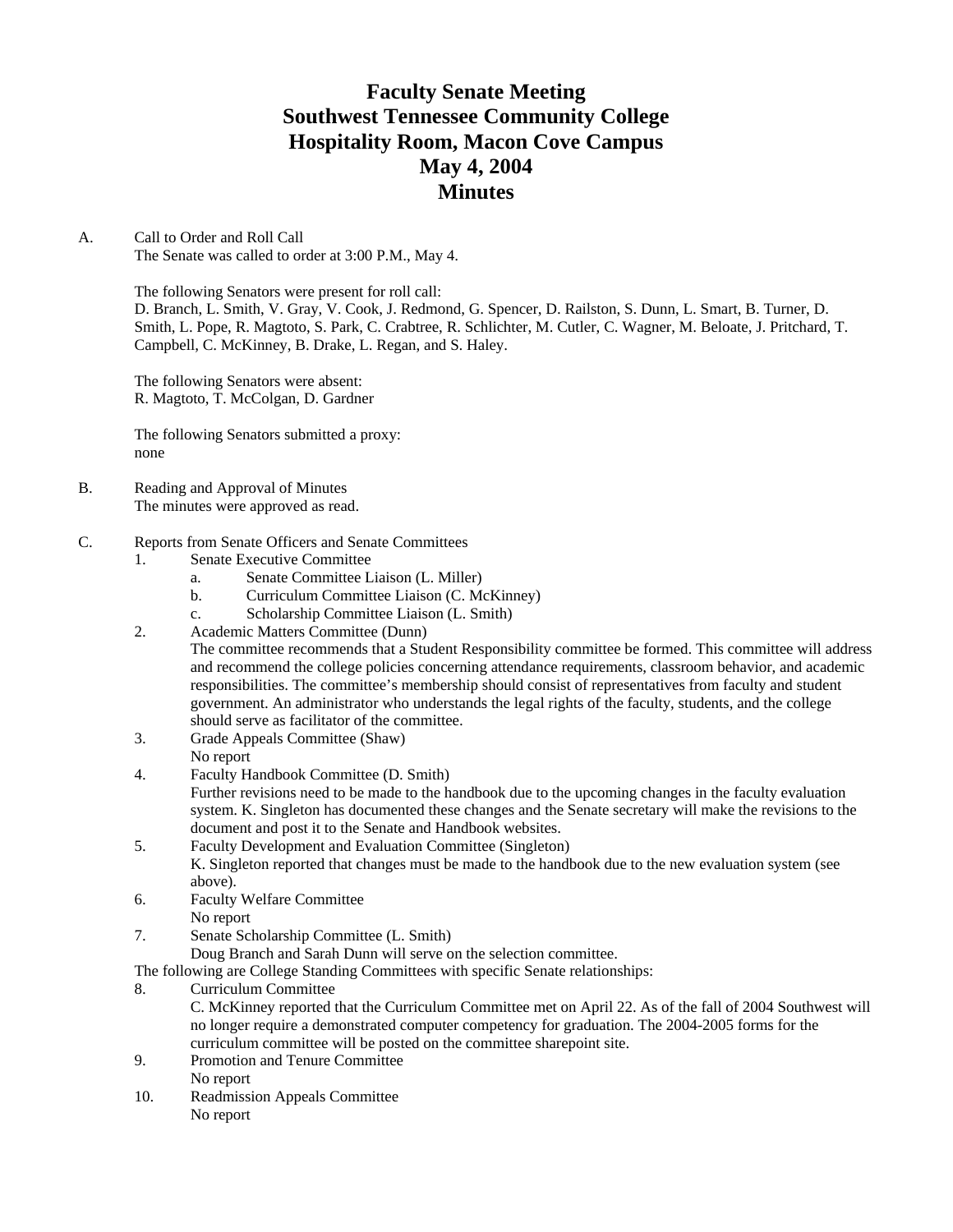## D. Unfinished Business

1. Awards – M. Bodayla

 M. Bodayla reported that comment forms will be distributed at the awards ceremony. Faculty are asked to fill out the forms and return them. Not all the awards will be given out this year because not enough people applied. The comment forms will be used to prepare recommendations for next year's awards process. Suggestions from the Senators included featuring faculty in a newsletter, putting the process on the web site, and starting the process in March.

 M. Bodayla stated that the University of Memphis has been extremely helpful in doing the evaluations. However, she brought up the question of using faculty from community colleges instead. She also mentioned the possibility of providing a stipend for evaluators. No decisions were made at this time.

 2. Senate Priorities – S. Haley Senators are asked to give any additional priorities to S. Haley.

### E. New Business

- 1. Meeting with Dr. Miller S. Haley
	- S. Haley and L. Smith attended the meeting of the Academic Council. Dr. Miller will discuss the SACS issues in person later in this meeting. The salary equity issue was discussed. Dr. Miller will be reorganizing two or three of the areas in her area. She has come up with more than one-and-a-half million dollars in cuts in her area. There could be as much as \$3 million in the combined areas.
- 2. Election of Secretary S. Haley Linda Pope was elected to the position of Secretary of the Senate to complete the term of Sheridan Park, who is leaving the area.
- 3. Senate Minutes

A discussion of the Senate minutes and how detailed they should be took place. It was decided to continue in the present format. It was also decided that a draft of the minutes would be sent out within one week of the meeting.

4. Faculty Credentials

K. Singleton brought up the issue of the SACS requirements for credentials for faculty. She stated that in the IT department a large number of people are finding out that they are not credentialed according to SACS. Some of these people have been teaching in their areas for over 20 years; experience at either Southwest or State Tech is not being counted.

5. SACS Credentialing Requirements – Dr. Miller

Dr. Miller explained some of the history of the SACS visits. During the first visits, only faculty teaching transfer courses were looked at. The SACS commission said that we were not in compliance and recommended a consultant. When SACS asked for a second progress report, Southwest submitted 32 people as exceptions. SACS credentialing requirements have changed and the exceptions were not approved. The requirements are now very strict and the school is working with a new liaison. Due to the previous difficulties, the institution has decided not to allow exceptions. There is still one department which has faculty without credentials as required by SACS.

K. Singleton brought up the issue of the rumor that people will have to reapply for their jobs after completing the necessary course work. Dr. Miller replied that it was not true and that faculty would not have to reapply for their jobs before returning to their areas. She also stated that chairs and deans should look at the titles of courses in order to determine if the course should count. Dr. Miller stated that she will make a commitment to work with faculty within TBR guidelines. She also stated the importance of maintaining SACS accreditation. If this accreditation is lost, financial aid for students would be lost.

### 6. Parking – D. Smith

D. Smith moved to request that the responsible administrator return to employees the reserved employee parking spaces on the lake front at Macon Cove by increasing the number or size of signs, or use of arrows on signs, painting the lines a distinctive color, and enforcing the policy that reserves these spaces for employees.

S. Haley will present this issue directly to Dr. Dhingra.

#### . F. Adjournment

The Senate moved to adjourn at 4:32 P.M. The Senate will meet over the summer on an as needed basis.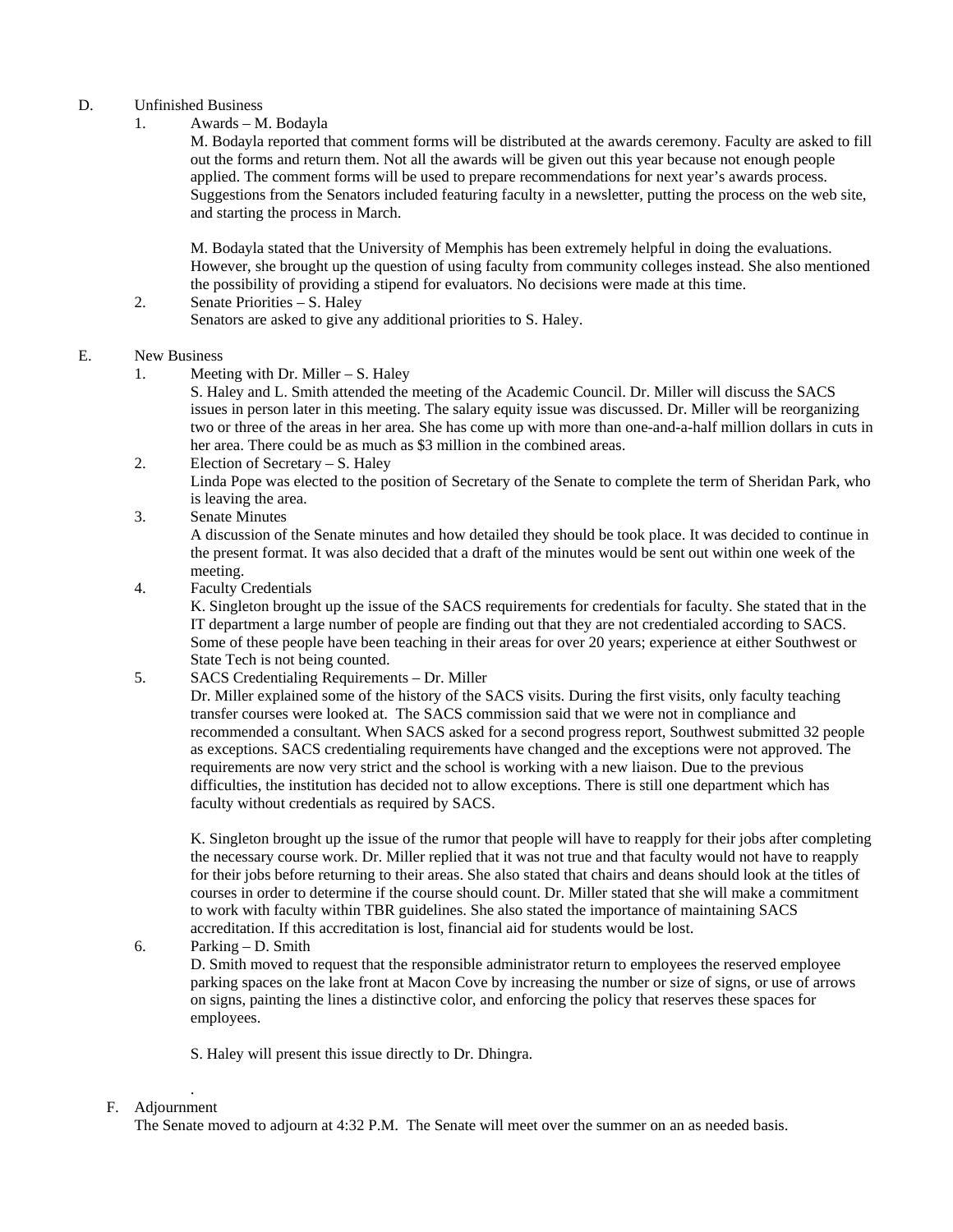## Southwest Senators and Senate Committees August Roll Sheet

#### **2004-2005 Senate**

President: Steve Haley shaley shaley 5635

## **Division Senators:**

## **Division Senators of Liberal Studies and Education - Five Seats.** The Seats of Roll

(Developmental Studies, Education, Fine Arts/Language and Literature, Social and Behavioral Science/Criminal Justice)

| Mary Ann Bodayla (1yr)  | mbodayla | Social Behav. Sci./Crim. Just. | 5197 |
|-------------------------|----------|--------------------------------|------|
| Doug Branch (1yr)       | dbranch  | Fine Arts/Lang. and Lit.       | 4483 |
| Lilliette Smith $(1yr)$ | ljsmith  | Social Behav. Sci./Crim. Just. | 4125 |
| Vava Cook (2yrs)        | vcook    | Education                      | 4347 |
| Victoria Gray (2yrs)    | vgray    | Social Behav. Sci./Crim. Just. | 4678 |

## **Division Senators of Business, Career Studies and Technology - Five Seats.**

(Accountacy/Office Adm./Career Studies, Business Adm. and Paralegal Studies, Information Tech/Graphic Arts, Engineering Tech., Industrial and Environ. Tech.)

| Jerry Redmond (1yr) | iredmond  | Information Tech., Graph. Arts. | 4410 |
|---------------------|-----------|---------------------------------|------|
| Gary Spencer (1yr)  | gspencer  | Engineering Tech.               | 4404 |
| Dale Railston (1yr) | drailston | Indus & Environ Technologies    | 4152 |
| Sarah Dunn (2yrs)   | sdunn     | Information Tech., Programming  | 4152 |
| Lee Smart (2yrs)    | lsmart    | Accountancy/ Office Adm.        | 4677 |

### **Division Senators of Math, Natural Sciences, & Health Sciences - Four Seats.**

(Nursing, Mathematics, Natural Sciences, Allied Health)

| Bill Turner (1yr)  | wturner      | <b>Mathematics</b>      | 6023 |
|--------------------|--------------|-------------------------|------|
| Doug Smith (2yrs)  | dsmith       | <b>Natural Sciences</b> | 5128 |
| Linda Pope (2yrs)  | <i>l</i> ope | Allied Health           | 5056 |
| Roma Magtoto (1yr) | rmagtoto     | <b>Nursing</b>          | 5435 |

## **Department Senators:**

**Division: Business, Career Studies & Tech. Departments:** 

- **a. Accountancy, Office Admin. & Career Studies**
- **b. Administration & Paralegal Studies**
- **c. Info. Tech. & Graphic Arts Tech.**
- **d. Engineering Technologies**
- **e. Indus & Environ Technologies**

| Sheridan Park (1yr)     | spark       | Accountancy/ Office Adm.        | 4682 |
|-------------------------|-------------|---------------------------------|------|
| Christy Crabtree (1yr)  | ccrabtree   | Business Adm. and Paralegal St. | 4668 |
| Roger Schlichter (2yrs) | rschlichter | Information Tech./Graphic Arts  | 4144 |
| Max Cutler $(1yr)$      | mcutler     | Engineering Tech.               | 4166 |
| Carl Wagner (1yr)       | cwagner     | Industrial and Environ. Tech.   | 4160 |

### **Division: Liberal Studies & Education Departments:**

- **a. Developmental Studies**
- **b. Fine Arts, Languages, and Literature**
- **c. Education**

### **d. Social & Behavioral Science/ Criminal Justice**

| Mickey Beloate (2yrs) | mbeloate   | Developmental Studies                  | 6015 |
|-----------------------|------------|----------------------------------------|------|
| John Pritchard (2yrs) | ipritchard | Fine Arts/Language and Literature 5645 |      |
| Toni Campbell (2yrs)  | tcampbell  | Education.                             | 5353 |
| Clark McKinney (2yrs) | cmckinney  | Social Behav. Sci./Crim. Just          | 4574 |